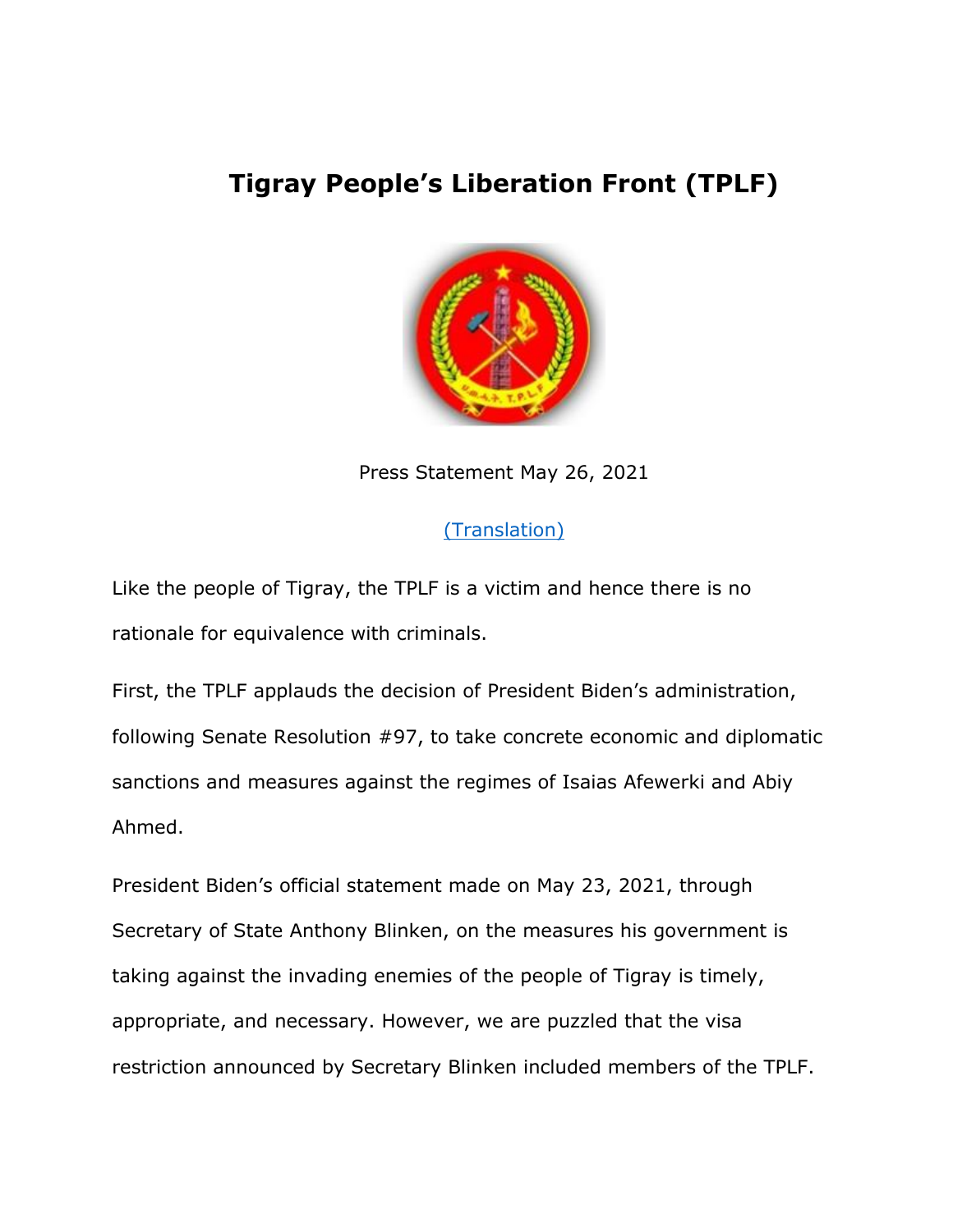The Biden administration, the international community, and supporters of the Tigrayan people's struggle should know that the TPLF has not committed any crime either on any people or institutions and considers itself part and parcel of the people of Tigray. It is thus a victim of the barbaric acts of the invaders. Isaias Afewerki's outrageous public statements that it is "game over" for the TPLF, and that the Biden administration is "trying to resuscitate it" coupled with Abiy Ahmed's assertion to his parliament that the "TPLF is today like powder blown into the air that can never be brought together", stand out as unequivocal admissions by the two invaders that like the people of Tigray the TPLF is a target and victim.

When senior former TPLF leaders like Foreign Minister Seyoum Mesfin and others were killed at close range and 86 years old Sebhat Nega and others were taken prisoner, these invading forces had officially announced that the TPLF was annihilated. This is concrete proof that the TPLF itself was a target and on the receiving end of the atrocities. Therefore, the Biden administration and other partners should realize that including the victim in the visa restriction is neither reasonable nor just.

We remind the Biden administration and all partners that the TPLF never maintained an army after the demise of the Derg regime thirty years ago. Nor does the Tigray Regional Government's constitution allow for any political party to own one. Therefore, the TPLF has no army of its own. At the moment, the army of the Government of Tigray, which was elected by